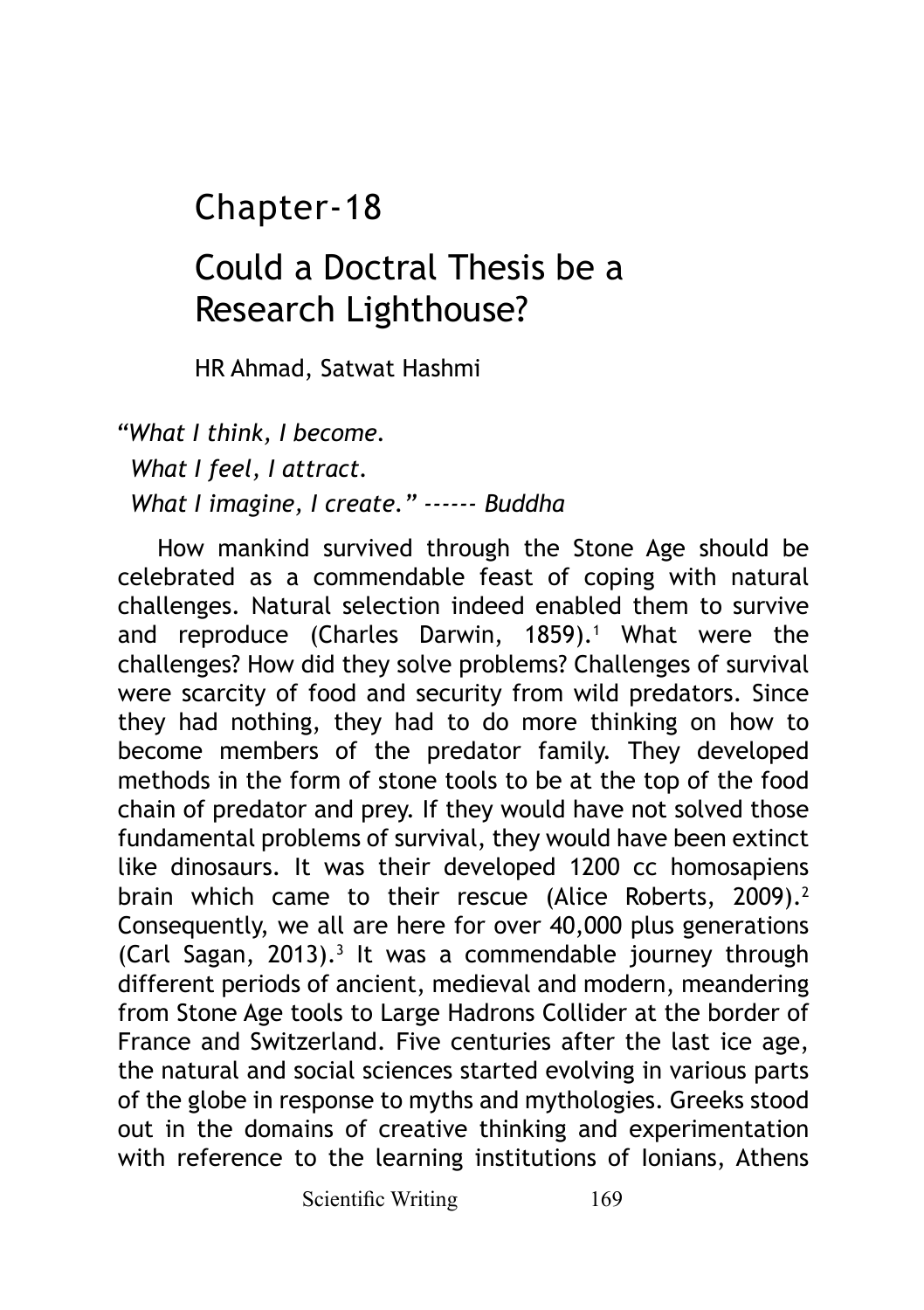and Alexandria. In the East, Chinese, Indians, Iranians, Middle Eastern and South Americans were holding the posts of learning according to their language and culture. An axis of mentors, learning institutions and disciples evolved and branched as driving forces for an evolution of a society (Roger C, 1969; Karl Popper 2013).<sup>4,5</sup> Though the development of research based education has remained the domain of higher education despite the fact that the talent and passion for research appears in earlier age. The key for a research pathway is primarily the cycle of imagination and experimentation (Ahmad and Khan, 2017).<sup>6</sup> This is independent of age, gender and culture across the globe.

The history of research shows two pathways. First one is a hypothesis based research in the form of an 'answer' to a question originating from an observation. This theoretical 'answer', however, has to be experimentally verified. If the hypothesis and experimental data match, it would yield a scientific conclusion. Second one is a non-hypothesis-based research. Here experimentation leads to data collection and analysis that can be explained with the lens of a hypothesis. The advantage of this data driven hypothesis is that it leads to a scientific theory. This in turn can become a law upon reproducible multiple observations. These two pathways are alternatively used in research (HK Kimelberg, 2004).<sup>7</sup>

Since imagination [brain] and experimentation [hands] are benchmark for artists and scientists, the horizontal enabling environment is the trigger to unfold their creative energy. Research mentors are like gardeners. They search for an environment with an analogy of good soil, light and wind corresponding to the mentor-mentee partnership, enlightenment to stimulate freedom of inquiry and critical thinking (Noam Chomsky, 1971, Bertrand Russell, 1961, Wilhelm von Humboldt, 1793).<sup>8,9,10</sup> This critical thinking is especially true because science moves forward when it is challenged and falsified (Popper, 2013).<sup>5</sup> The CVS model of Galen (129-207 AD) flew for centuries till it was shot down by Ibne Al-Nafis model of pulmonary circulation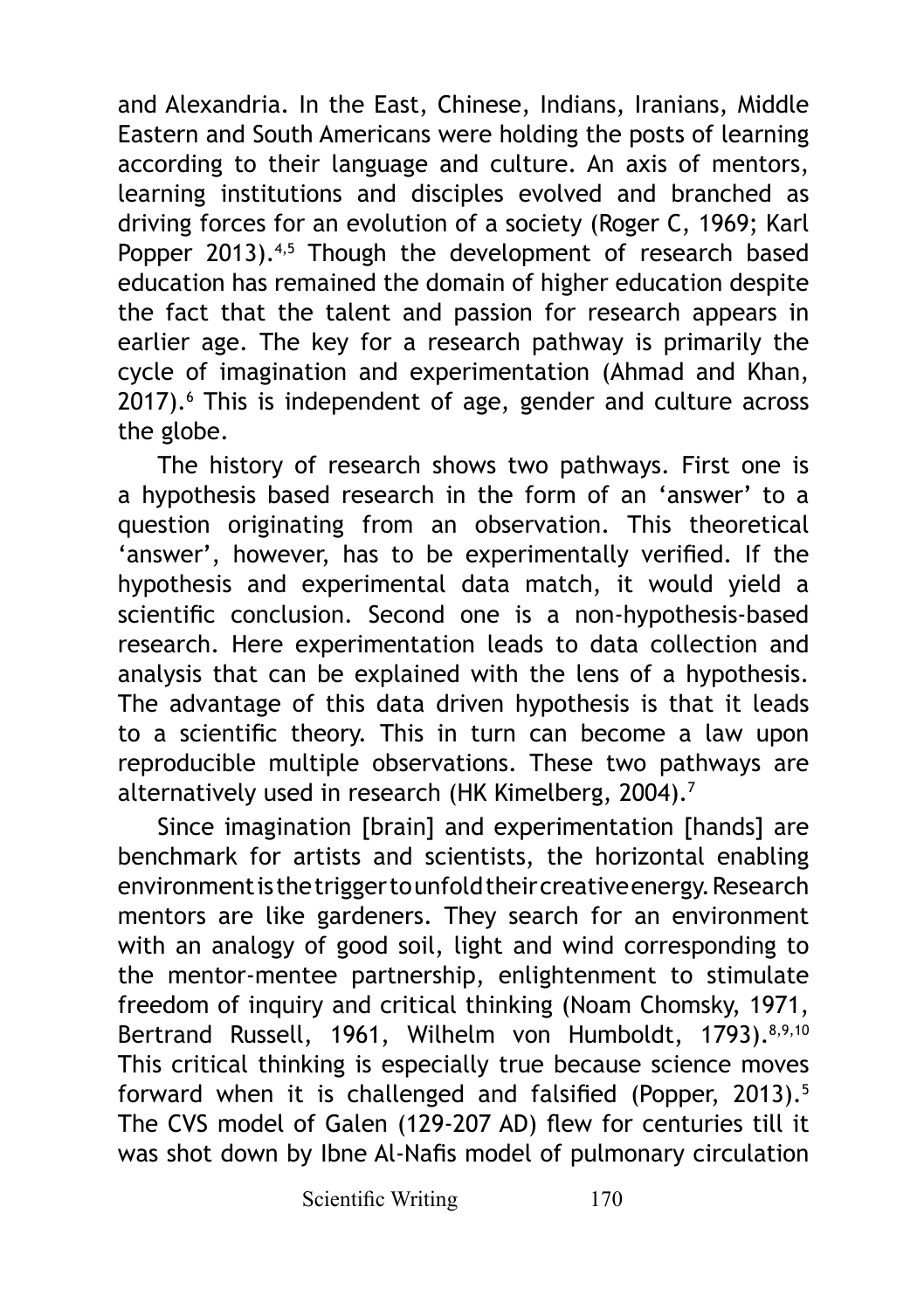in 13th century (Meverhof 1935 and Oatavyah 1984).<sup>11,12</sup> and Wilhelm Harvey functional model of general circulation in 16th century (Gordon 1991).<sup>13</sup> It took another 100 years before blood pressure could be measured by Riva Rocci in 1896 and Korotkoff in 1905 (Verrij et al 2008).<sup>14</sup> Whenever there is a gap between thinking and science, it can be bridged by development of a new methodology (Heidegger, 1952).<sup>15</sup> Thus, a research activity revolves around on one of the planes of a new question with an old method or an old question with a new method or a new question with a new method. Like an artist who uses hands to paint or sculpture figurines, a scientist should use her/his hands to develop a method to answer a research query. A new method is thus like a new eye to provide evidence for a new interpretation of the existing scientific model or to replace it altogether. In this way, science moves forward and should be considered as a light for the enlightenment of humanity.

We would now deal with how to achieve it. One way of practicing is to follow a research pathway parallel or after graduate studies in a field of natural/social sciences to be conferred with a university degree MPhil leading to PhD Studies (Alguire et al 1994, Ahmad et al 2016).16,17 Alternatively; one can do life time research work through the means of grant and publication cycle but without acquiring any MPhil-PhD degrees (Bland and Ruffin, 1992).18 Another parallel Swedish model of doing research work alongside the formal education is based on publications in peer-reviewed journals with a high degree of critically analyzing editorial board (Hagen 2011).<sup>19</sup> Thus research is usually driven through the axis of faculty, students and staff of an institution. Such an institution should hold together an infrastructure of research laboratory-offices, library and seminar rooms to brainstorm and debate leading to an exercise for the final use of how to defend a thesis. An institution is usually connected to many professional societies of natural and social sciences and humanities to present their first discovery report. The next connection is a journal which records the new discovery of science as means of communication to a scientific community and the public. In summary, the research firmament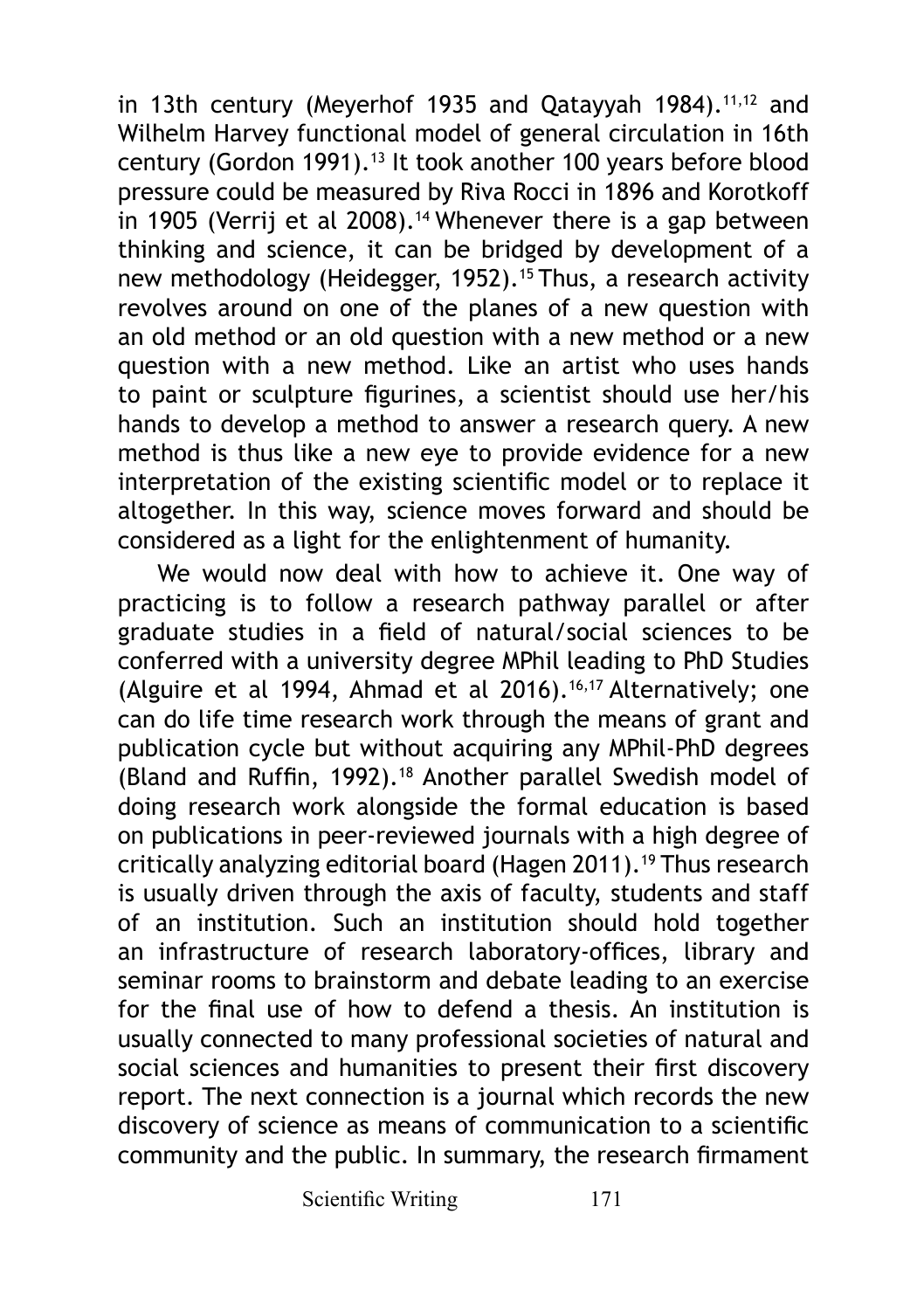should be populated by institutions, mentors and mentees, professional societies and journals like a Milky Way Galaxy.

Many Research pathways have evolved including an ingenuity model type of Steve Job and Bill Gate. Currently, we are walking mainly on the British curricular pathways following the signals from HEC and PMDC offices. Thus the research journey begins after 16 years of 'education'. HEC research flowchart streams from MPhil leading to PhD with a recommended allocation of credit hours for course and research work before the final day of defense of the thesis. Classically the thesis is presented in a monograph form. However, the modern Swedish cumulative model of thesis by publication is awaited with many advantages: publishing while studying, quality of publications and citations, research funding, post doc invitation, coauthor connectivity, learning to deal with unknown referees and maintaining the international standard of research and critiques (Ahmad 2016 and Ahmad et al  $2017$ ).<sup>20,21</sup>

The question arises now as to how a mentor and a horizontal enabling environment can unfold the creative energy of a mentee. Two pathways could be pursued: a laboratory and a library research elective to hone hands on experience of methodologies and a literature survey on a topic of choice based on the mutual consensus of the mentor and mentee.

One of the following streams of research could be chosen:

- 1. Basic science unfolding a mechanism of a working model
- 2. Development of a new methodology
- 3. Diagnostic and Procedures
- 4. Therapeutic and Management
- 5. Molecular Epidemiology

The availability of internationally standardized research laboratories and active committed supervisors as a role model should enable to spark and nurture the spirit of free enquiry in mentees to do research work independently. The significance and importance of research in basic health sciences cannot be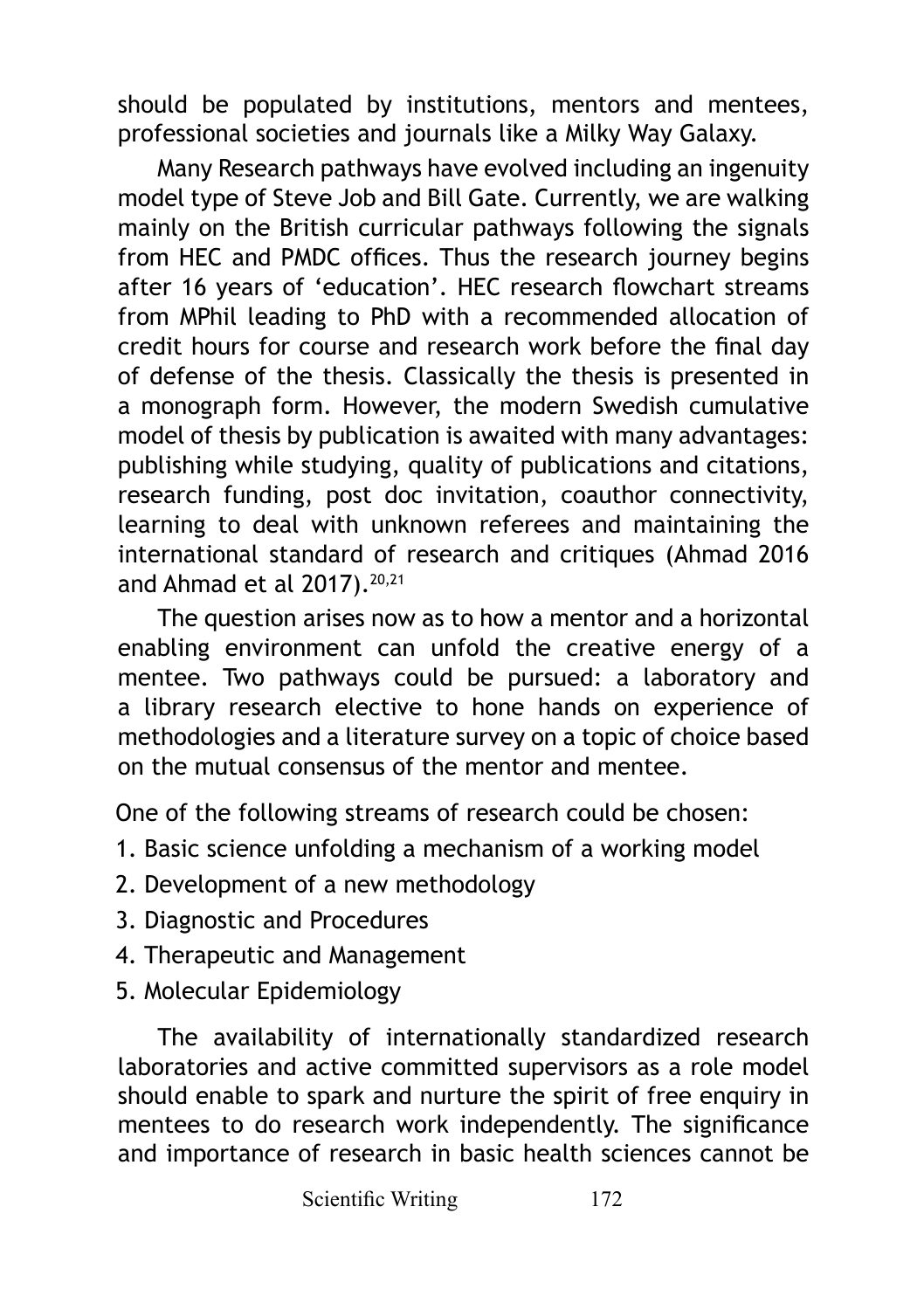overemphasized. It is rather the base of the clinical sciences. When a driver molecule of a mechanism of a normal function is not known, how then the clinical or applied science could ever move forward. There are many instances where the unfolding of a mechanism in cell and molecular biology awaits the development of a new methodology e.g. PCR technique allowing to make millions of copies of a scarce sample of DNA. It was discovered in 1985 and Nobel-prized in 1993 (KB Mullis).<sup>22</sup> Since nature does not reveal her mysteries once and for all, the basic and methodology research requires a generation cycle of scientists. This in turn opens the gate way for research in diagnostic, therapeutic and epidemiology.

Research elective prepares MPhil and PhD candidates to defend their synopsis of the proposed work after thoroughly honing the thesis methodology and a literature survey with a critical review of references. This would mean that a well synopsed thesis is half done to kick start the work on an unknown terrain while keeping the tree and forest alternatively in view. The data from such a study can be presented either in a classical book form or in a form of modern cumulative thesis by publication. The blueprints of these two forms are shown in Table-I and II.

| INTRODUCTION:      | Literature review, identification of a<br>problem, and aims and objectives.                                                                                                                   |
|--------------------|-----------------------------------------------------------------------------------------------------------------------------------------------------------------------------------------------|
| METHODOLOGY:       | Accuracy study, design, outcome variable<br>and statistical analysis.                                                                                                                         |
| <b>RESULTS:</b>    | Taking dictation from original recordings,<br>tables and figures with legends.                                                                                                                |
| DISCUSSION:        | Critiques on methodology and study design<br>important observations, interpretation and<br>reasoning, stage debate with the data of a<br>literature table and a working model of mechanism/s. |
| CONCLUSION:        | Based on the strength of premises<br>Implication for future research directions.                                                                                                              |
| <b>REFERENCES:</b> | Widely read and critically analyzed.                                                                                                                                                          |

Table-I: Thesis in the form of a book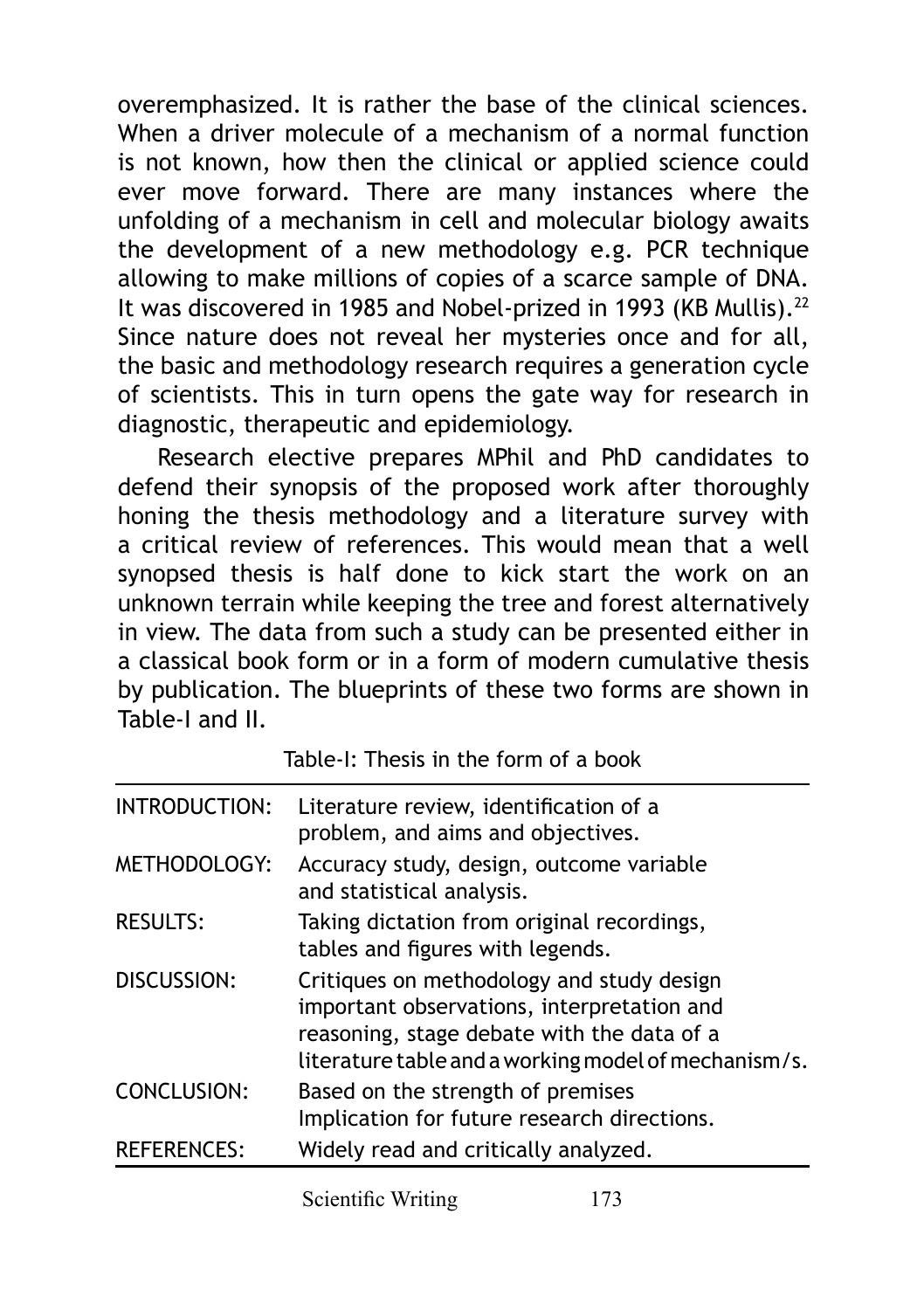## Table-II: The Cumulative Thesis Work

| 1. Synopsis     | Research work road map.                           |
|-----------------|---------------------------------------------------|
| 2. Publications | Peer reviewed international journals.             |
| 3. Summary      | Publications connectivity to the topic of thesis. |
|                 | 4. Acknowledgment Mentors, faculty and staff.     |

Another type is a cumulative thesis by means of publication. It started from Sweden and now is popular semi-globally (Hagen 2011).19 Usually a thesis work has a few divisions as a function of time line. It enables to publish parallel to ongoing research work as the data for a publication is ready. In a way, it becomes an aerobic exercise of harvesting data and publishing hot from the lab. As the threshold of publications reaches its level, the defense day would be on the horizon. Thus this mode of thesis has the advantage of being doubly refereed by the cutting edge journals of the given field and the faculty of health sciences. It is supplemented by a lucid summary showing an integration of publications around the thesis topic. If coauthors are on publication, a declaration needs to be given about the sharing proportionality of experimentation, data analysis, and interpretation of findings, modeling, writing and editing the manuscripts before submission to journals. A report should also be prepared on how the principle author critically interacted with unknown reviewers of journals. The weightage should be tilted toward the thesis candidate so that it can ethically be defended before the team of august research faculty. Good interaction with unknown referees is a challenging means of certification of originality and impact of research work of the candidate MPhil/PhD.

The scientific draft of a thesis or a publication is internationally approved and framed in components as shown in table 1 (Ahmad, 2016).<sup>17</sup> Introduction deals with the background literature of a synopsis to show the origin of the research queries of the proposed study. One stream could be from the gaps in the literature where the mechanisms and models are not completely elucidated. The second stream could be from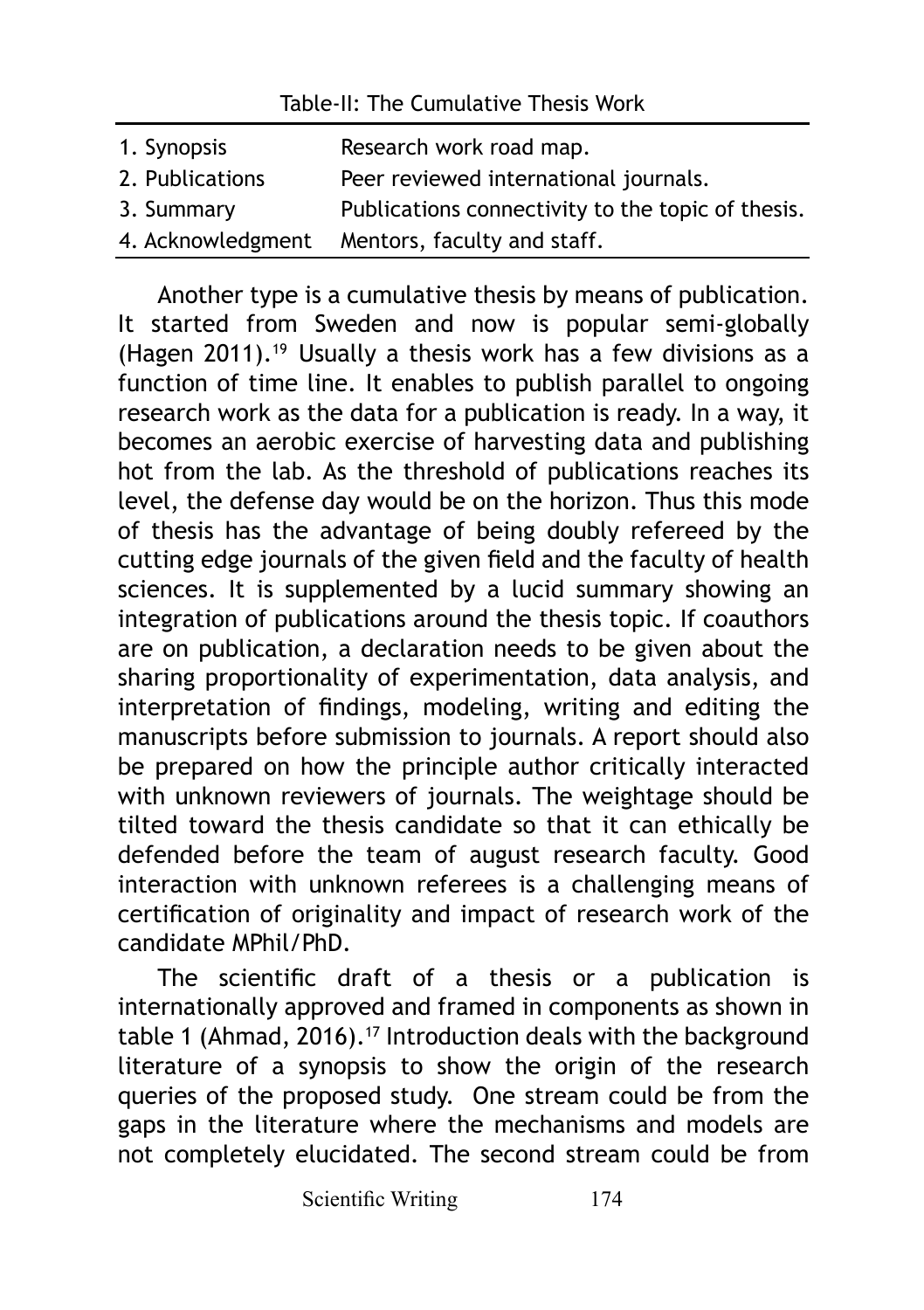unexplainable observations from laboratory, ward or field. The third stream is indeed challenging when one is motivated to take the responsibility of developing a new method. It is painful and depressive pathway of research but when it clicks one becomes a star scientist overnight. The fourth stream could be when an existing model of mechanism is shot down by new and convincing evidence of data. The fifth stream deals with the mathematical modeling from the literature data. It would facilitate drafting the introduction portion if a mini-review article related to the topic of thesis could be published. The abridgment of a review article with a literature table and a model of mechanisms could thus become an ideal part of the introduction. The candidate must have a 'radar' system to scan publications related to the thesis work like a watch guard on the stock market. This exercise would guard the originality of the thesis work. The aims as ends and objectives as means should be placed at the end of the introduction. Aims could be addressed in the form of research questions. The objectives deal with how to achieve the aims of the proposed study.

The next part deals with the *methodology* and the study design. This section could be considered as a motor of the thesis work. The accurate study of the methodology is imperative in context of reliability, reproducibility, sensitivity and specificity. Control your controls is the best guide for a precise and authentic work while adapting personally to working in a lab. The study design should be done in context of in vivo or in vitro experimentation. It should describe about species, numbers, age, weight and essential anthropometric parameters. Types of surgical procedures and anesthesia if applied should be included along with a detailed description and quality control of methodology. Continuous record of variables should be preferred to static one to harvest the fruits of transients. The experimental protocol should be designed after a small pilot study especially when dealing with a human study. A detailed and a well thought experimental protocol forms the basis of experimental conditions under which the results are to be harvested. One should be cautious that any deviation from the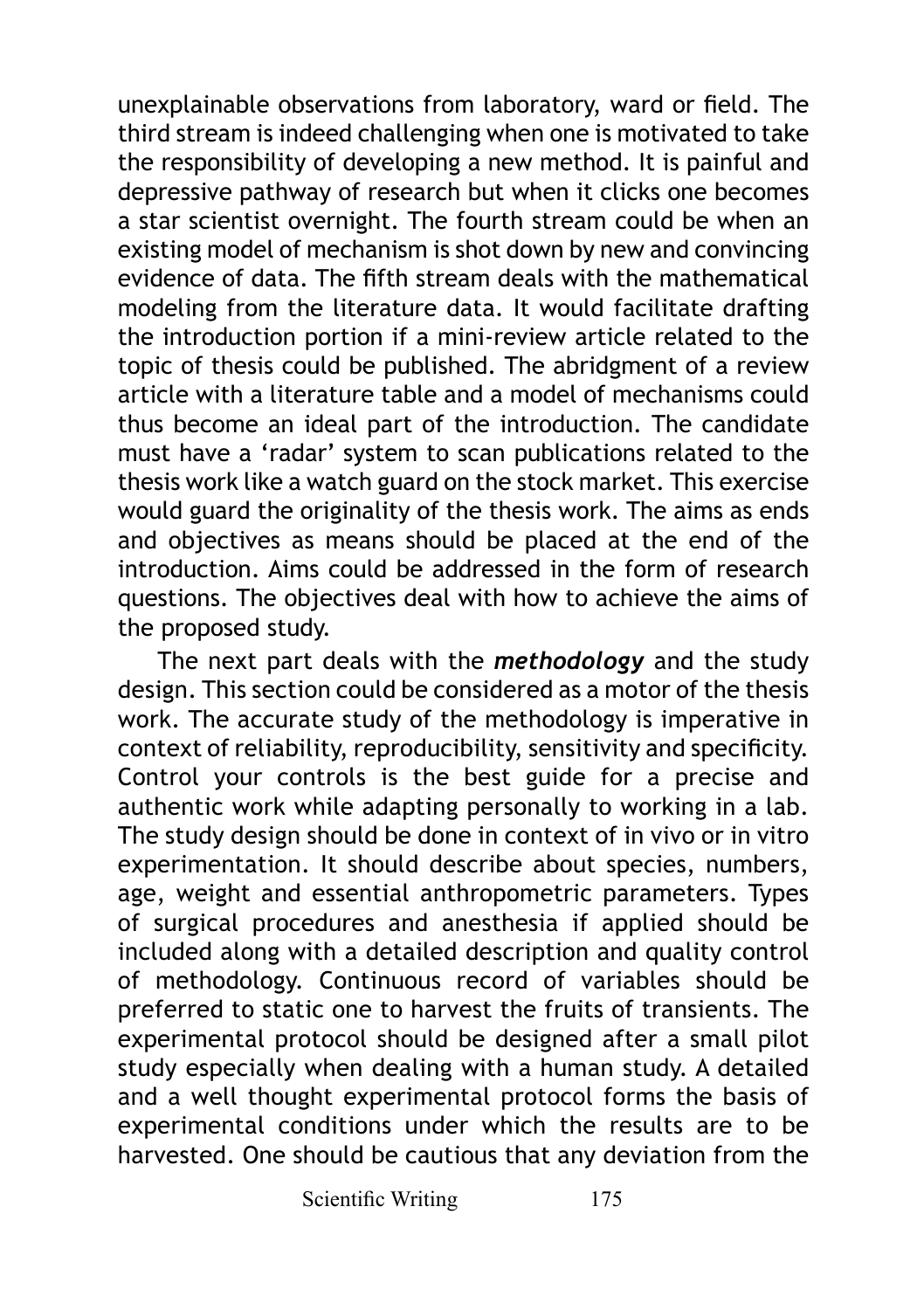protocol would affect the outcome as well as the interpretation of results. Thus the experimental boundary conditions are to be highly respected. The different parts and phases of experimental protocol should be schematically diagrammed. It should show measured parameters, time period, intervention on and off arrows, and the thoughtful selection of statistical processing of data. The writing of a thesis is facilitated when the results are all well lucidly transformed into tables, figures, original recordings, schematic diagrams of methods and protocols.

The *results* of a thesis should be treated like a bride or bridegroom. This promotes the train of thoughts required to critically analyse the data in a quantitative/qualitative fashion depending upon the type of study. The golden rule of writing results is to simply take a dictation from the tables and figures of an experimental work. No explanation is required. Before writing one should observes each table and each figure for some time to make a list of observations in the form of key words. The more one has understood the information content of a diagram; the better will be the fluency of writing. The statistical processing of data ensures whether the results are by chance or not by chance being judged by the uncertainty value known as sigma (Carroll, 2013).<sup>23</sup> The sigma value quantifies how suspicious one should be to rule out the opposition of the null hypothesis provided the methodology of a study is fair. In addition, the effect of an intervention should be tested for its validity, reliability, precision and significance. The legend of a figure should be well composed. It should contain a title, a brief description of the stimulus-response, the cardinal effect, and a concluding remark. The writing of thesis is further eased by a well maintained registry of data in the form of a log book, original recordings, critically analyzed references with summaries and the master plan sheet containing the virgin data of the thesis to understand the original signals before submitting to the procedures of statistics. The original data are institutionally archived and should be preserved for seven good years after the work has been published.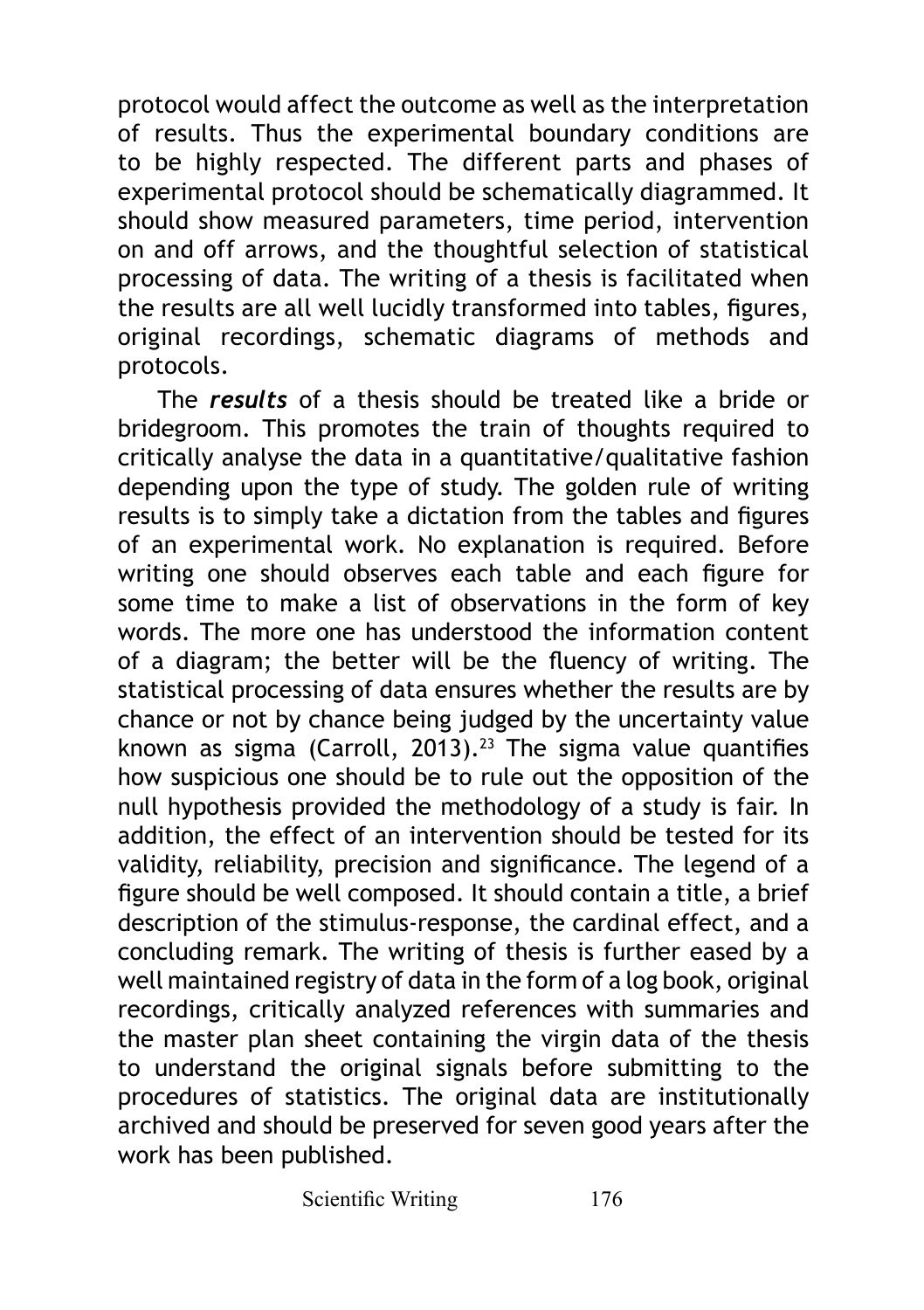*Discussion* is the liveliest part of a thesis. It is aimed to stage a constructive debate with unknown authors from literature. The golden rule of such a debate should be that a rigid explanation looks backward but a design looks forward to make a new model out of the thesis and literature data. Of course, it should be designed in such way that the data could be objectively discussed and interpreted. Agreement and disagreement can be resolved with consensus if one could consider under which experimental conditions the results were obtained by various authors. It means that the boundary conditions for each result should be carefully analyzed and compared. Now the discussion could be divided into the following components:

- 1. Critique of methodology and experimental boundary condition.
- 2. A list of evidence based observations.
- 3. Interpretation and comparison of results using a literature table.
- 4. Designing of a working model of elucidated mechanisms.
- 5. Premises based conclusions.
- 6. Evidence of first report.
- 7. Future research directions.

The criticism of the methodology and the study design enables a candidate to demonstrate how precisely the research work has been accomplished. What are the experimental boundary conditions of results? How many thesis queries could be answered? What new queries emerged from these studies? Since the interpretation of results critically depends on the experimental protocol and methodology, inferring epidemiological study from a patient- and a general- population could be dicey in context of how a result from hospital could be applied to the whole population.

After having defined the experimental conditions under which the data have been harvested, one should make a list of important observations of the present study. This may form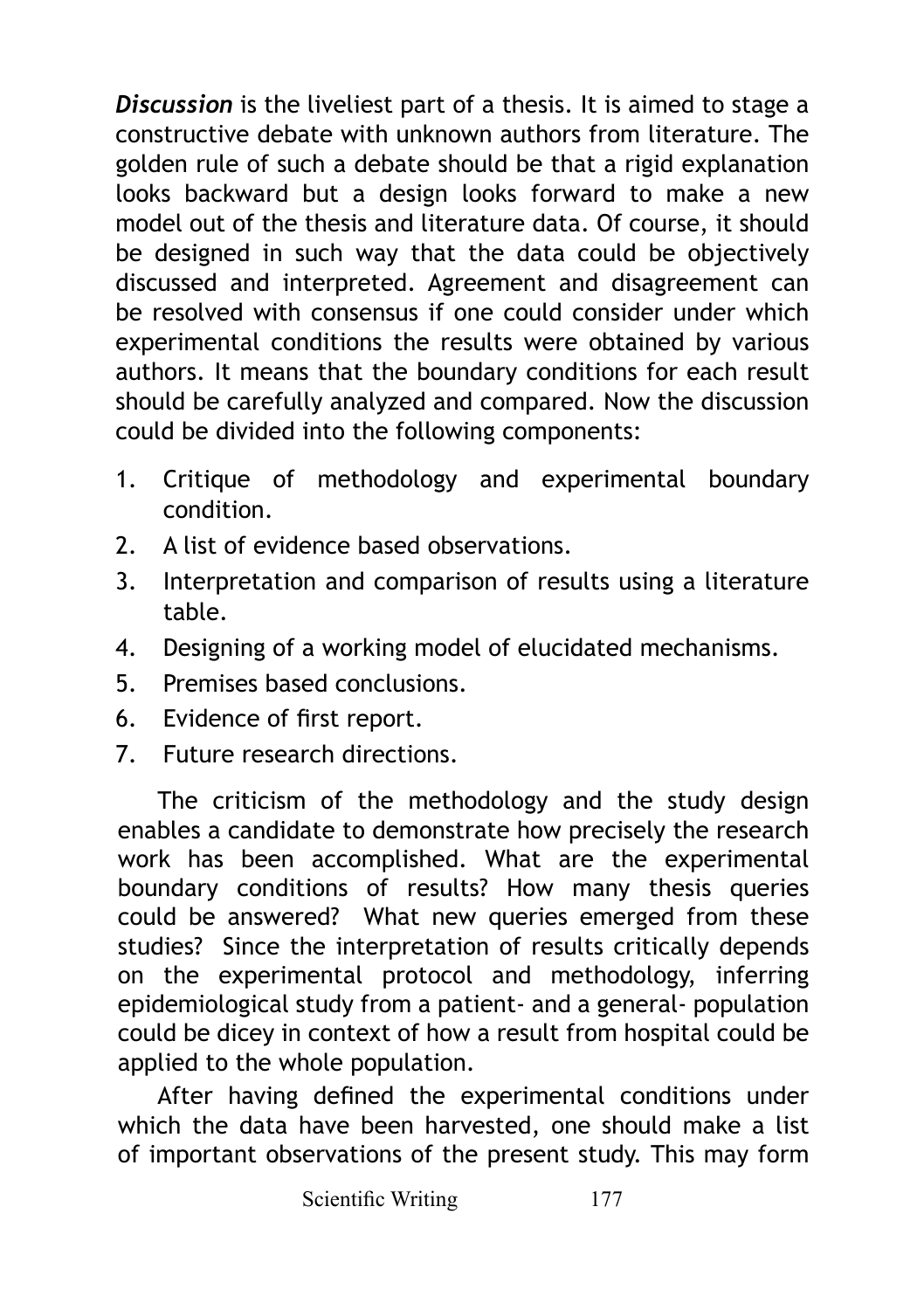an agenda to initiate interpretation, argument, reasoning and comparison of data with the literature. The outcome of this constructive debate should enable the candidate to design a working model in the form of a block diagram revealing the current level of understanding. All statements should be well referenced after a critical analysis of the experimental boundary conditions. It is always challenging to compare one study from another because of varying experimental protocols. On the other hand, a same effect can also be demonstrated using different methods. A good example is that of nitric oxide discovery as a gaseous signaling molecule regulating the microcirculation. For this work, RF Furchgotts, LJ Ignarro and F Murad shared a Nobel Prize in 1998. Most of the processes underlying a mechanism can be understood, if the time course of the variable in response to a stimulus is known. Thus, the dynamic aspect of interpretation of result is sought in comparison to a static measurement. Therefore, a continuous record of variables should be preferred. It reveals the secrets hidden in the transient and steady states in order to unfold the mystery of an unknown mechanism of working. This in turn leads to a new state of the art modeling (Ahmad and Loeschcke 1982).<sup>24</sup>

Finally, the discussion-debate should conclude on how far the study was successful in answering the research questions of this thesis. Usually, it raises more questions than it answers. In this way, it becomes a life time engagement for a committed laboratory scientist to sow new seeds to harvest fruits of the spirit of free enquiry and critical thinking. Also it is important to note that science moves forward when it is quantifiable and falsifiable and thereby not to lose the spirit and fragrance of scientific inquiry. The authors claim of the first report is finally acknowledged by the level of critiques and the critical review of her/his research work by the literature. It can be read by a high rate of citation index of a publication. However, it all takes time to mature after a critical mass of critiques and reproducibility of data.

In summary, the research moves in three directions. Firstly, it answers your long awaited queries partly in 'yes' and partly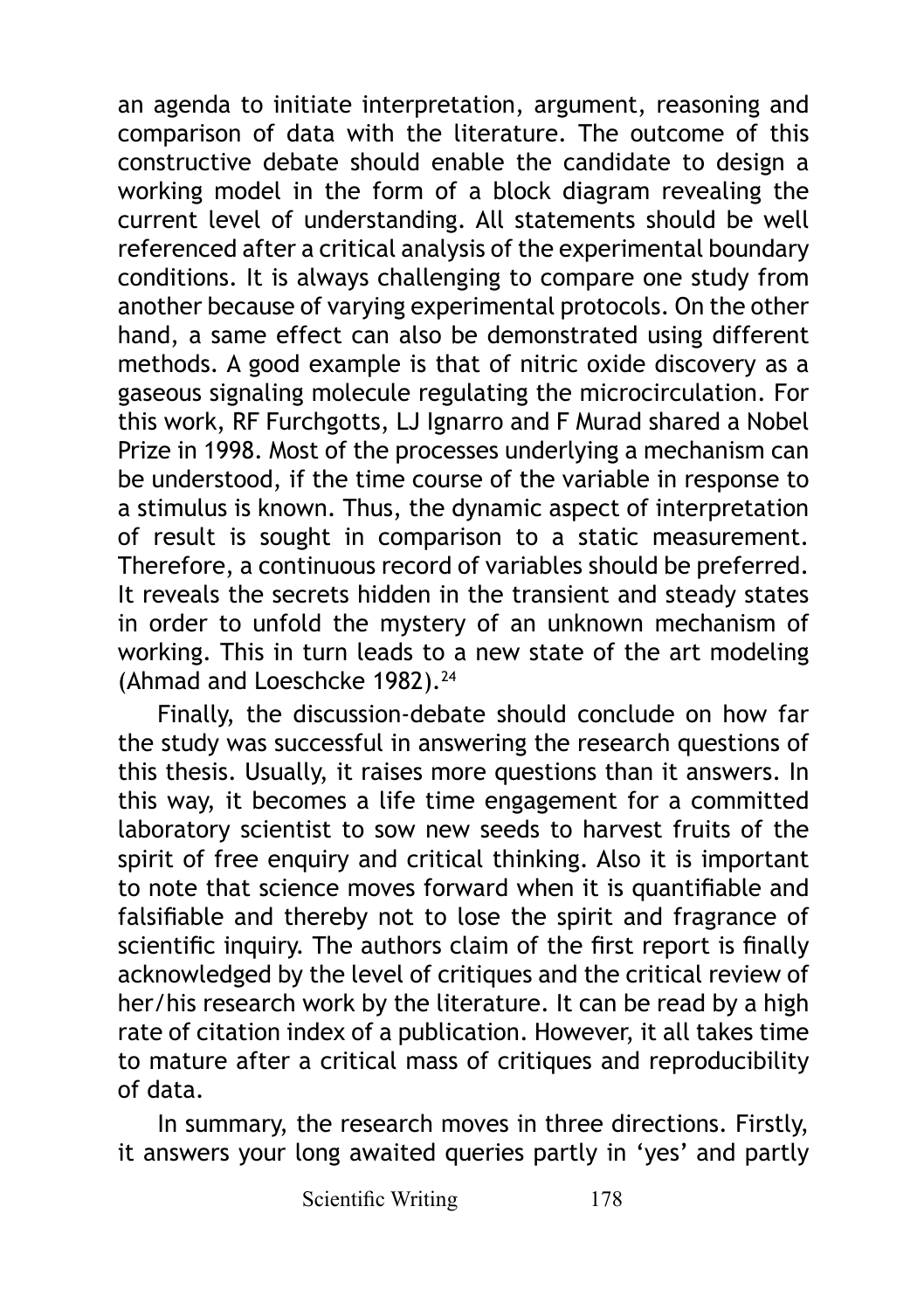in 'new questions'. Secondly, the work, as it is, should be disseminated through a thesis monograph or better a thesis by publications mode. Thirdly, a successful defense of a thesis enables you to celebrate the Master of Philosophy or Doctor of Philosophy degree in the field of your choice to become a mentor to drive the generation cycle of an institution. Thus, science is a light serving humanity but with an intellectual honesty. It is achieved only in an enabling environment, where there is freedom of inquiry and critical thinking originating from "I know what I do not know" according to Socrates. Fulfilling these criteria of science, a thesis can become a research lighthouse as a source of enlightenment while shying away from the limelight. In this context, a family state can rise up to become a nation state based on a cutting edge blend of technical and higher education and the meritocracy as two engines of economy according to the Lee Kuan Yew's model (LK Yew 2012, Eric Hobsbawm, 1975).<sup>25,26</sup>

*Acknowledgments:* This manuscript is devoted to the fond memories of Hypatcia of Alexandria and Giordano Bruno for showing us the path of intellectual honesty through science and reasoning to enable us to enter an open humanistic society.

## **REFERENCES**

- 1. Charles Darwin. Origin of Species. John Murray London 1959.
- 2. Alice Roberts. The incredible human journey: BBC Series. Bloomsbury Publishing, 2009.
- 3. Carl Sagan. Cosmos. Ballantine Books, 2013.
- 4. C Roger. Freedom to learn. Merrill Publishing, 1969.
- 5. Karl Popper. The Open Society and Its Enemies. Princeton University Press, 2013.
- 6. HR Ahmad, NA Khan. Dialectics of Imagination and Experimentation. Pak J Med Sci. 2017;33(1):248. doi: https://doi.org/10.12669/ pjms.331.12591
- 7. HK Kimelberg. Hypotheses on the possible role of astrocytes in energy metabolism and CBF: From Newton to now. J Cereb Blood Flow Metab : 2004;pp1-9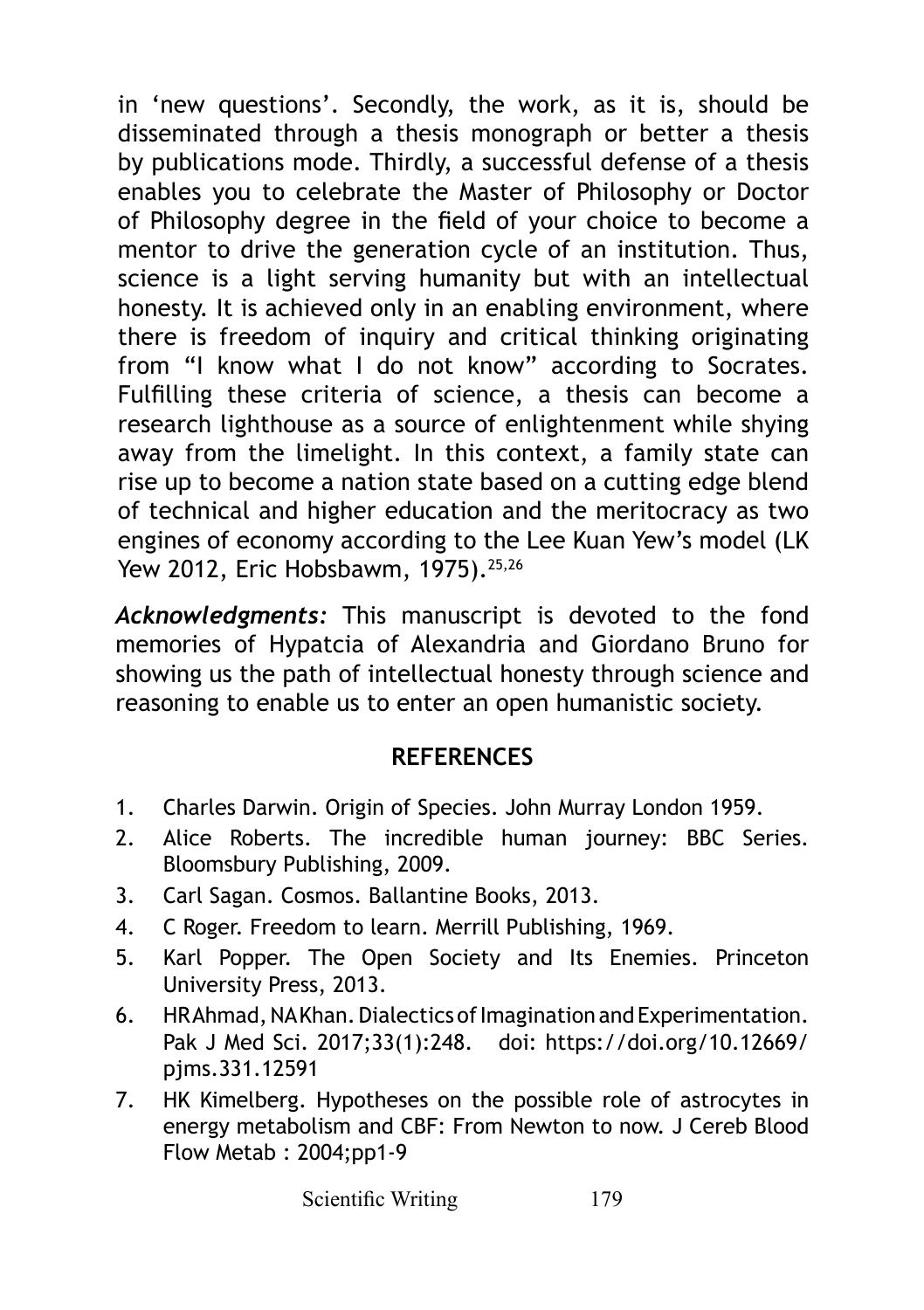- 8. Noam Chomsky. The Problems of Knowledge and Freedom: Russell Lecture Series. Cambridge University 1971.
- 9. Bertrand Russell. History of Western Philosophy. London: Georg Allen and Unwin, 1961:69.
- 10. Wilhelm von Humboldt. Theory of human education. Berlin University 1793
- 11. M Meyerhof. Ibn al-Nafis [XIII cent] and his theory of the lesser circulation.Isis 1935; 23:100-120.
- 12. S Qatayyah. The Arabic Physician Ibn Nafis. 1<sup>st</sup> Ed. Beirut: Arabic Corp Stud Pub, 1984.
- 13. EJ Gordon. William Harvey and the circulation of the blood. South Med 1991; J84:1439-44.
- 14. E Verrij, G van Montfrans and WJ Bos. Reintroduction of Riva-Rocci measurements to determine systolic blood pressure. New J med. 2008:66[11]:480-2
- 15. Martin Heidegger. What is called thinking? Lecture Series, 1952:University of Freiburg; Amazon
- 16. PC Alguire, WA Anderson, RC Henry. Teaching Research Skills: development and evaluation of new research program. Teaching and Learning in Medicine. 1994; 5:37-43.
- 17. HR Ahmad. How to write a Doctoral Thesis. Pak J Med Sci. 2016;32(2):270-273. doi: http://dx.doi.org/10.12669/ pjms.322.10181
- 18. CI Bland and MT Ruffin. Characteristics of productive research environment: Literature Review. Aced Med 1992, 67:385-397
- 19. Niclas Hagen. The compilation thesis as a genre and as a method. Lund University 2011.
- 20. HR Ahmad, FM Arain and NA khan. A New Model of MPhil in Physiological Sciences. Pak J Med Sci. 2016;32(5):1296-1301. doi: http://dx.doi.org/10.12669/pjms.325.11481
- 21. HR Ahmad, Satwat Hashmi and MH Mahmood. A new Model for a PhD Elective Course. Pak J Med Sci 2017;33( 3):782. doi: https://doi.org/10.12669/pjms.333.13259
- 22. KB Mullis. The Polymerase Chain Reaction: The Nobel Lecture 1993 Stockholm Sweden
- 23. Sean Carroll. Particle at the end of the universe. Plum 2013: 9 pp. 163-188.